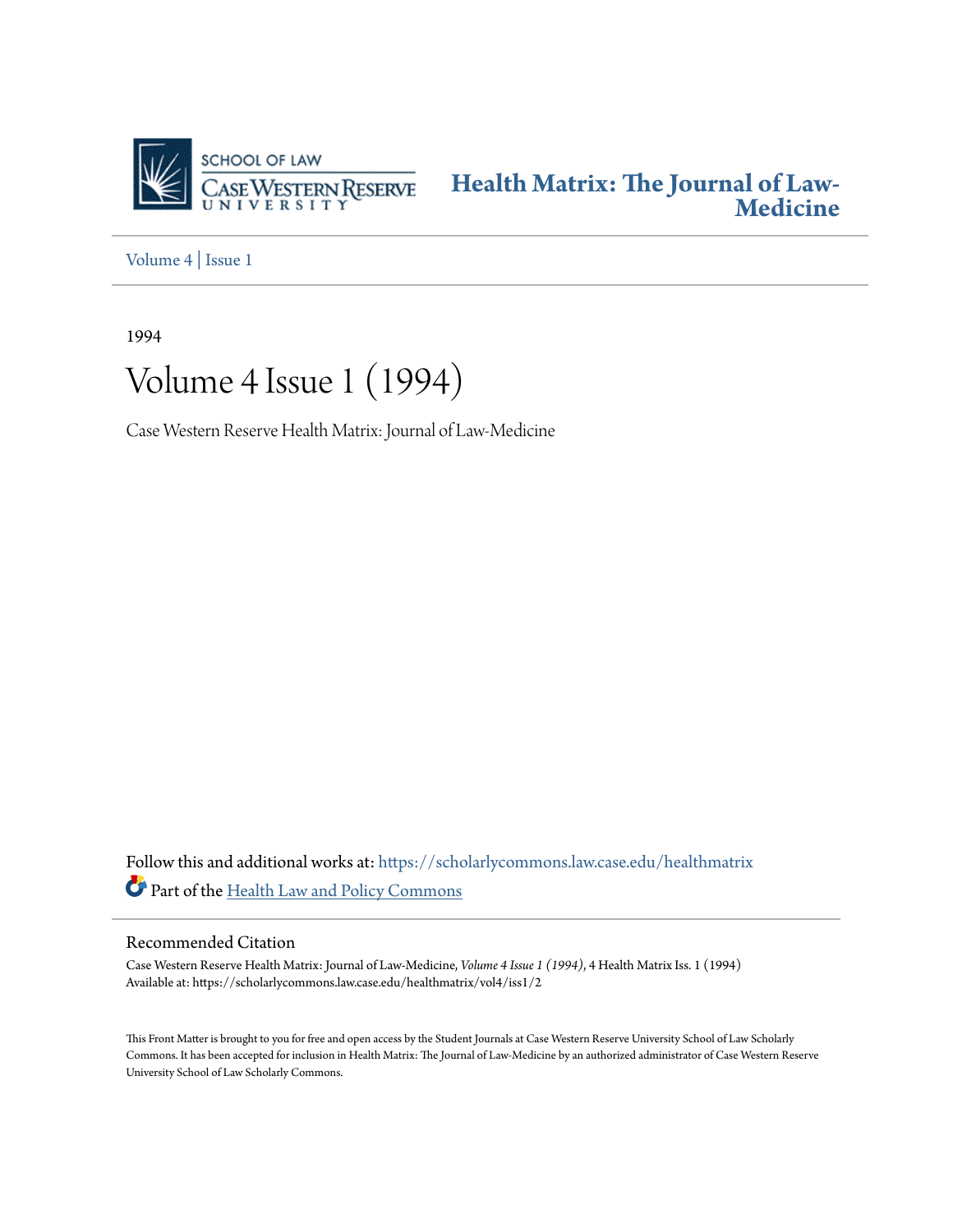**Case Western Reserve University School of Law** 



HEALTH MATRIX:



#### . SYMPOSIUM  $\times$ JUSTICE AND CHILD HEALTH: NATIONAL ANDJNTERNATIONAL PERSPECTIVES */* \ ' -,\_\_\_\_\_ \ ,- ' *(*

THE CRISIS FOR FAMILIES AND CHILDREN IN AFRICA: CHANGE IN SHARED SOCIAL SUPPORT FOR CHILDREN · ' */ Thomas S. Weisner* 

USING POLITICS TO IMPROVE THE HEALTH OF CHILDREN  $Abraham B. Bergman$ 

CHILD HEALTH: EQUITY IN THE NON-INDUSTRIALIZED COUNTRIES *COUNTRIES Bonita Stanton* 

THE IMPACT OF MEDICAL PROGRESS ON **CHILD HEALTH** / */ <sup>-</sup> / <i>Mary Ellen Avery* 

CHILD HEALTH AND THEORIES OF RIGHT ALLOCATION **12 1 1 1 1 1 1** *Robert M***. Veatch** 

SAVING CHILDREN'S LIVES IN SWEDEN THROUGH **in Accident PREVENTION** *Ragnar Berfenstam* 

'. --, ' '·,, .- - -· */* - ~..., *,:/·* ' AGENDA FOR CHANGE IN THE U.S. CHILD HEALTH CARE SYSTEM *CARE* SYSTEM *CARE* 

**CONCLUDING REMARKS** 

< *Frederick c. Robbins* 

--~ "'

CHILDREN IN HEAVY TRAFFIC: HEALTH **STATUS. HEALTH POLICY, AND PROSPECTS ... ... ··· ··** *Sara Rosenbaum* **...** *•***<br>FOR REFORM <b>:** 

#### **COMMENT**

MORE TALES FROM INSTITUTIONAL **REVIEW BOARDS** 

Duncan Neuhauser

**NOTE** 

/

Is MANDATORY HIV TESTING OF PROFESSIONAL ATHLETES REALLY THE SOLUTION? Jennifer L. Johnston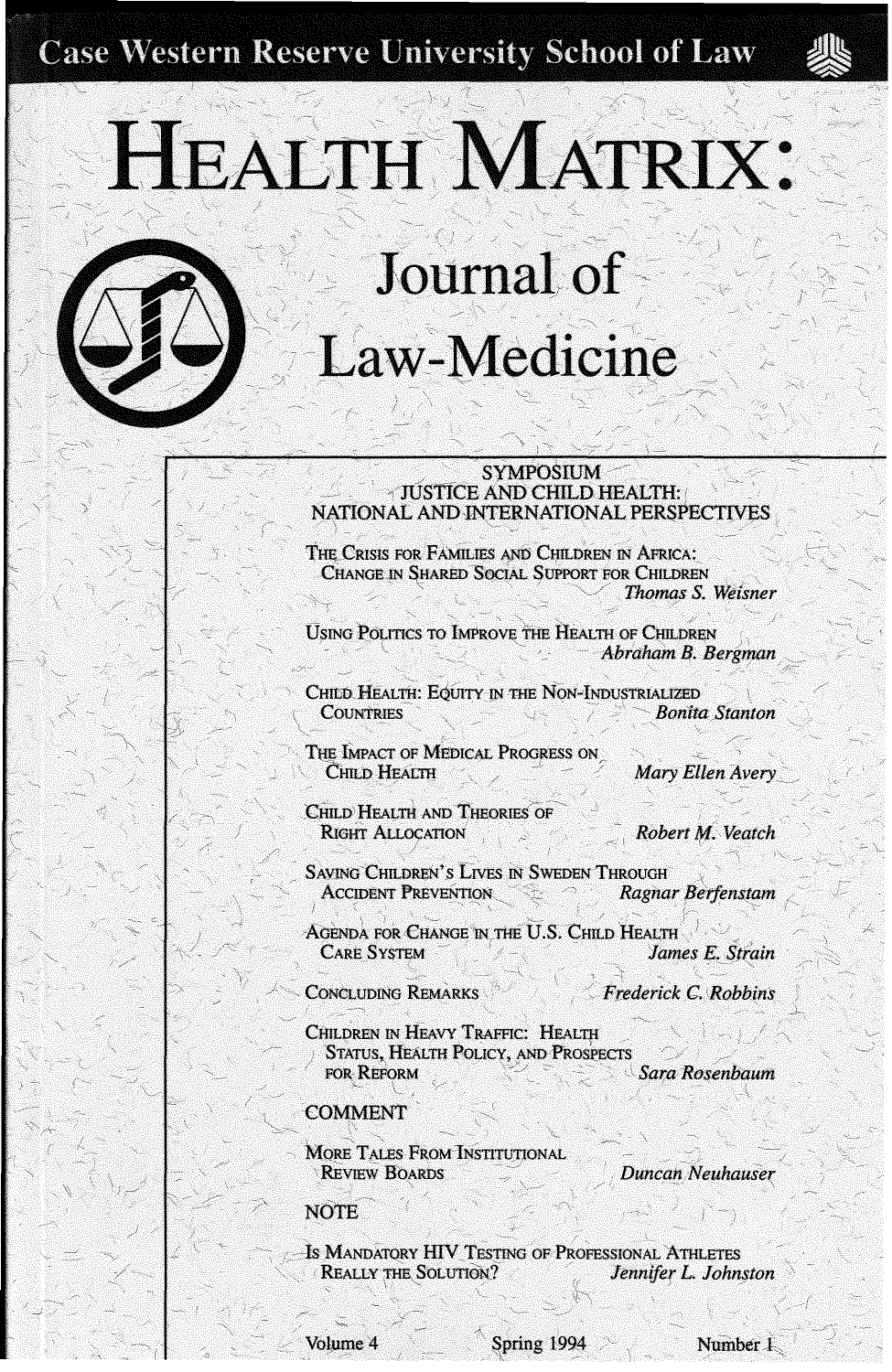# HEALTH MATRIX: Journal of Law-Medicine



Volume 4 Spring 1994 Number 1

*Copyright by Health Matrix: Journal of Law-Medicine*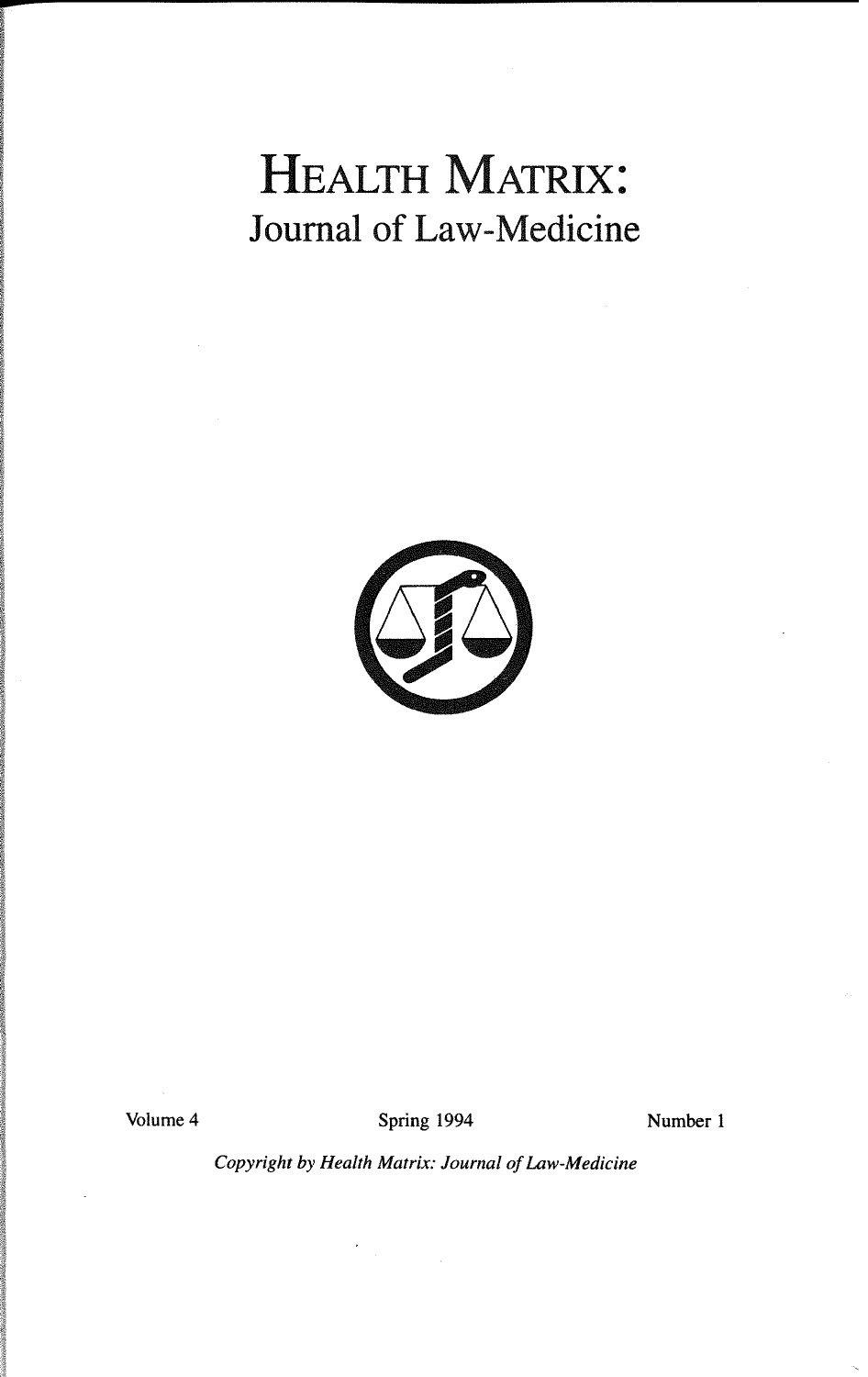*Health Matrix: Journal of Law-Medicine,* formerly *Health Matrix: Quarterly Journal of Health Care Management* (ISSN: 0748-383X), is published by the students of Case Western Reserve University School of Law. The editorial and business offices are located at Case Western Reserve University School of Law, 11075 East Boulevard, Cleveland, Ohio 44106-7148, telephone (216) 368-2099.

The submission of manuscripts is invited. *Health Matrix* conforms to *The Bluebook: A Uniform System of Citation* (15th ed. 1991) and the style conforms generally to *The Chicago Manual of Style* (14th ed. 1982).

Subscription prices, payable in advance, are \$24.00 for foreign and domestic subscriptions per volume (2 issues). Single issues are available for \$12.00 each. Any correspondence regarding subscriptions should be sent to the Coordinator of Student Publications.

Back issues may be obtained from *Health Matrix* when available. Back issues are also available in microform from University Microforms, Inc., 300 North Zeeb Road, Ann Arbor, Michigan 48106-1346, telephone (313) 761- 4700.

Except as otherwise provided, *Health Matrix* grants permission for each article in this issue to be copied for use by non-profit educational institutions, provided that 1) copies are distributed at or below cost, 2) the author and *Health Matrix* are notified and 3) proper notice of copyright is affixed on the copies.

Selected *Health Matrix* articles are indexed in the National Reference Center for Bioethics Literature, Kennedy Institute of Ethics, Georgetown University, Washington, D.C. Volume 3 and subsequent volumes are indexed in the Index to Legal Periodicals. Selected articles are also available on Lexis/ Nexis, Westlaw, and PAIS.

The views expressed herein are those of the authors and do not necessarily reflect the views of *Health Matrix,* its editors and staff, or Case Western Reserve University School of Law.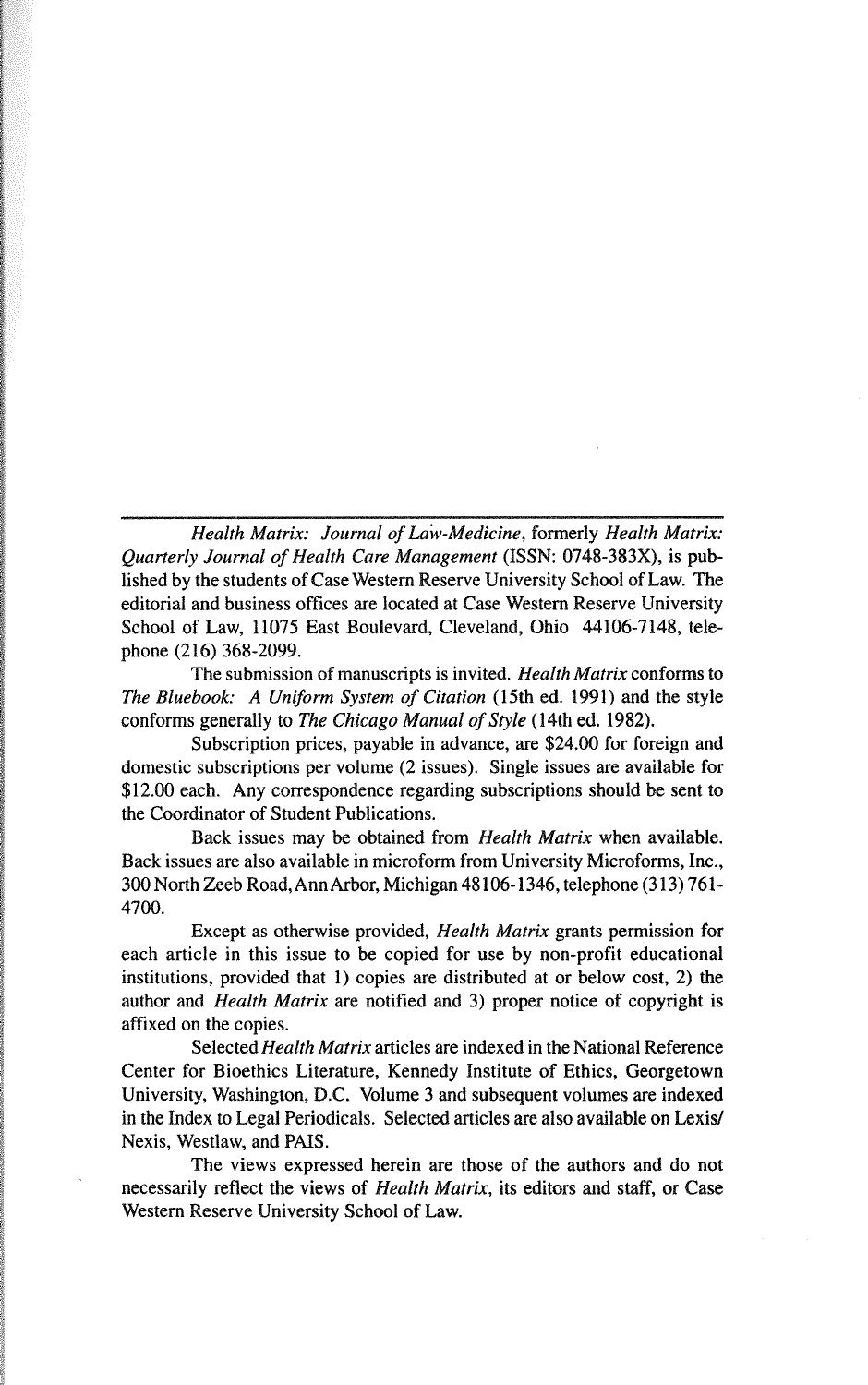It of course goes without saying that *Health Matrix* is the product of the hard work and dedication of many individuals. However, I would be remiss if I did not call particular attention to the exceptional efforts of two journal members.

During the 1993-94 academic year, Clayton J. Nix tirelessly and flawlessly performed his responsibilities as Managing Editor of *Health Matrix.* Clayton's contributions go far beyond this, however. When the rest of us went on to seek greener pasturers, Clayton voluntarily assumed full responsibility for the journal's publication. It would be futile even to try to represent the extent of Clayton's commitment; suffice it to say that without his unparalleled skill and selfless devotion, Volume 4 simply would not have been completed.

Carolyn Speaker, Coordinator of Student Publications (aka Goddess of Publications), shared her vast experience, enthusiasm, and skill to help keep the production process running as smoothly as possible. Her behind-the-scenes lobbying and efforts were absolutely vital to the journal's success, and her understanding and patience were the keys to preserving the sanity of at least one unnamed editorial board member.

Dean A. Schwartz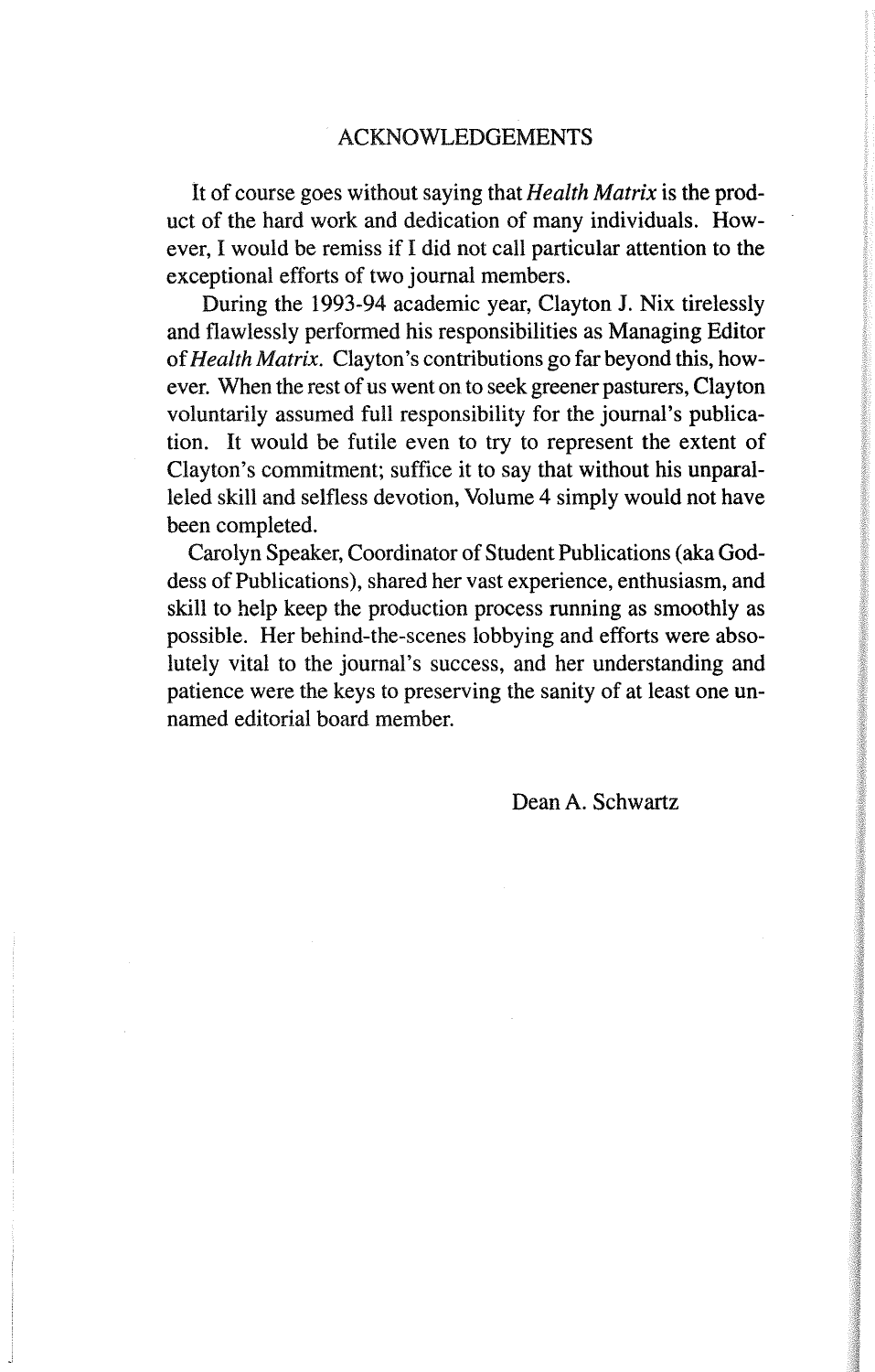## HEALTH MATRIX: Journal of Law-Medicine

*Acting Editor-in-Chief* & *Managing Editor*  Clayton J. Nix

> *Senior Executive Editor*  Dean A. Schwartz

*Topic Development* & *Solicitation Editor*  Daniel H. Beck

> *Executive Editors*  Michael Ater Lauren Litton Kalpana Parakkal Erica Rose

> > *Senior Editor*  Seth Wolf

Russ Backus Molly Groom Scott Cochran Jean Elmlinger

Sarah Barber Seth Dewees Steve Baskin Susie Friedman Doug Bernstein Mia Fung Brenda Busch Kelly Grigsby<br>
Mareen Cafferty Joe Haefner Mareen Cafferty Marzieh Carmody Emmeline Chiao Krista Kay Viven Chiu Bruce Keeler Joe Chrenka Becky King Kelly Colasurdo Sarah Kingston<br>Jaqueline Conley Karen Kutchins Jaqueline Conley Missy Cunningham Beth Lassoff Susie Demosthenes Dan LePage

*Associate Editors*  Margaret Bieber Lisa Hanger<br>Scott Cochran Sabrina Jordan Lisa Cylar Christopher Kovach

*Staff*  Rob Barr Christina DiFrancesco Laura Cardwell Erica Harrison Michael Cronin Lisa Langenderfer Shannon Shinaberry

Nicole Robilotto Ethan Siegal Elizabeth Teitler Amy Woodhall John Young

Timothy Maples Susan Mcintosh Moriah McKenna Bill Nolan Jaron Nyhof Dan Parmeter Anita Patil Rob Pivonka Kristen Rawa Kim Rosen Andy Ruskin Geoff Scovil David Shapiro Alexander Sweda David Wallace

*Coordinator of Student Publications*  Carolyn Speaker

*Faculty Advisor*  Maxwell J. Mehlman Director, Law-Medicine Center

Spring 1994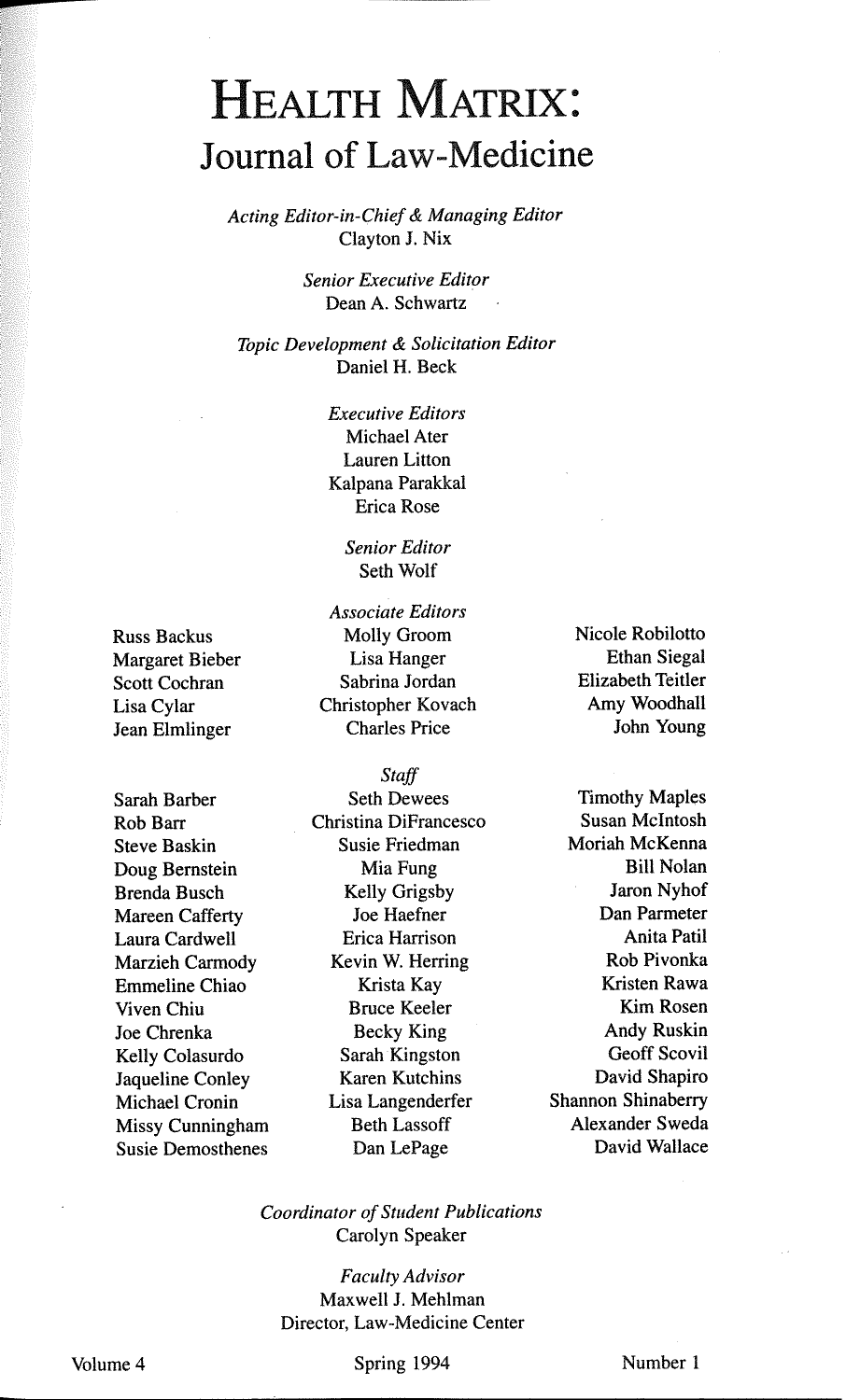*Health Matrix: Journal of Law-Medicine* is grateful to the Law-Medicine Center at the Case Western Reserve University School of Law for sponsoring symposia and conferences concerning the latest developments in the area of law and medicine. During the more than thirty-five years of its operation, the Center has broadened its focus from issues involving forensic medicine to the whole range of legal, social, economic, scientific and ethical issues in which law and medicine interrelate.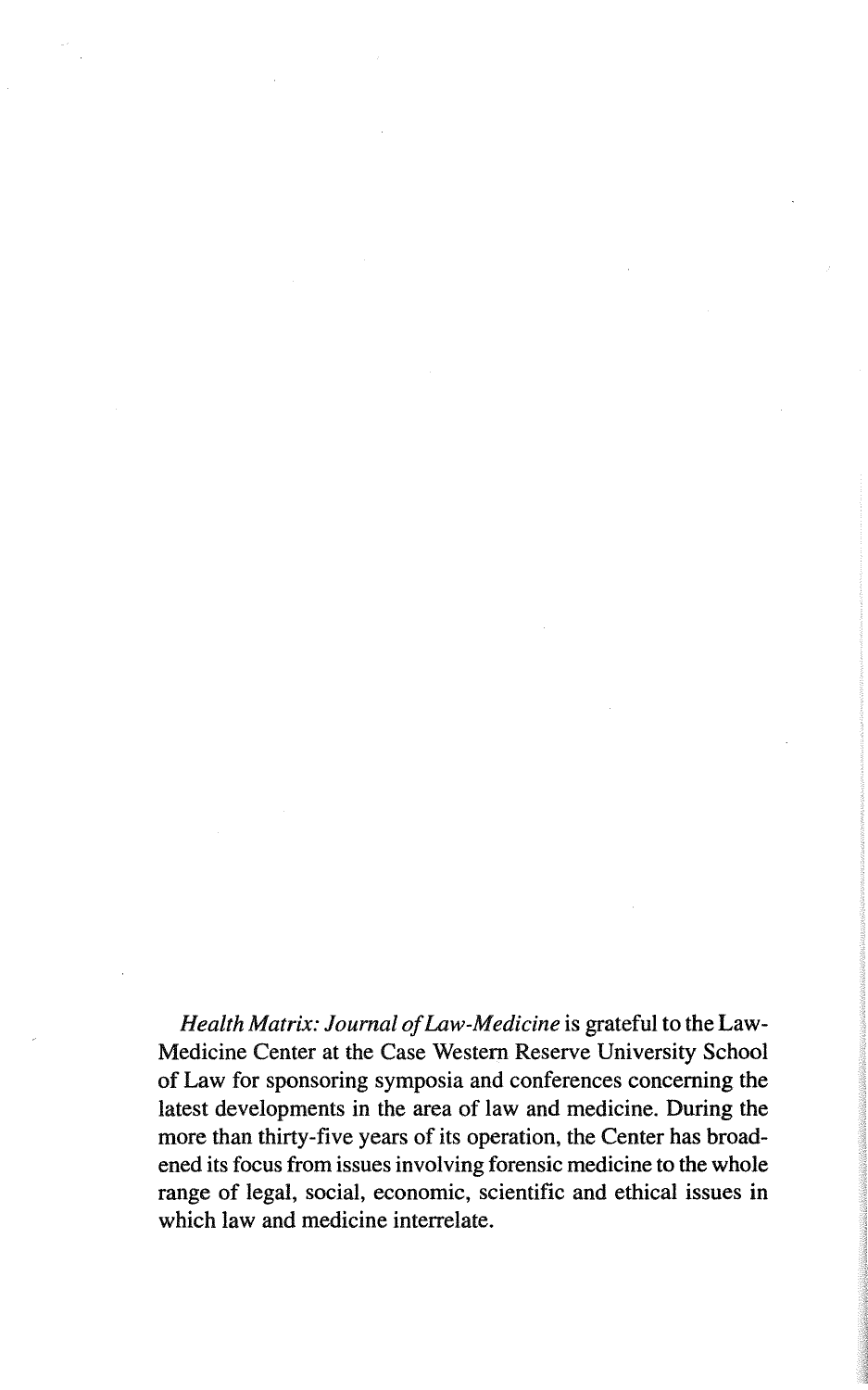# HEALTH MATRIX: Journal of Law-Medicine

### **CONTENTS**

#### SYMPOSIUM JUSTICE AND CHILD HEALTH: NATIONAL AND INTERNATIONAL PERSPECTIVES

### Commentary on the Moral Status of Children

| THE CRISIS FOR FAMILIES AND CHILDREN IN AFRICA:                               |
|-------------------------------------------------------------------------------|
| <b>CHANGE IN SHARED SOCIAL SUPPORT FOR CHILDREN</b>                           |
|                                                                               |
| <b>Commentaries on Health Policy for Children</b>                             |
| USING POLITICS TO IMPROVE THE HEALTH OF CHILDREN                              |
|                                                                               |
| CHILD HEALTH: EQUITY IN THE NON-INDUSTRIALIZED<br><b>COUNTRIES</b>            |
|                                                                               |
| THE IMPACT OF MEDICAL PROGRESS ON CHILD HEALTH                                |
|                                                                               |
| <b>Commentary on Justice Theory and Application to</b><br><b>Child Health</b> |
| CHILD HEALTH AND THEORIES OF RIGHT ALLOCATION                                 |
| 75.                                                                           |

Volume 4 Spring 1994 Number 1

*Copyright by Health Matrix: Journal of Law-Medicine*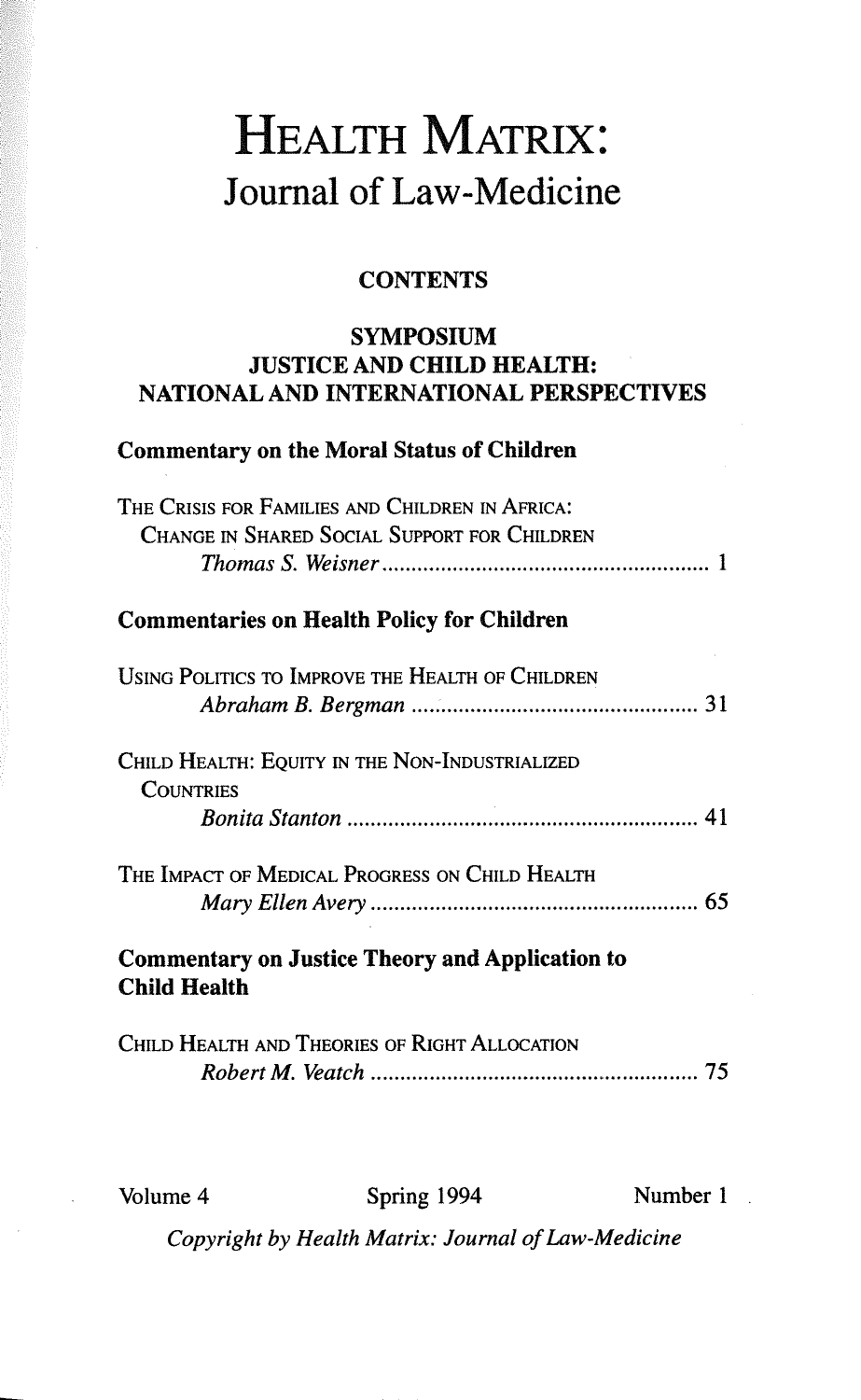### Commentaries on Agendas for Change

| <b>SAVING CHILDREN'S LIVES IN SWEDEN THROUGH</b> |  |
|--------------------------------------------------|--|
| <b>ACCIDENT PREVENTION</b>                       |  |
|                                                  |  |
| AGENDA FOR CHANGE IN THE U.S. CHILD              |  |
| <b>HEALTH CARE SYSTEM</b>                        |  |
|                                                  |  |
| <b>CONCLUDING REMARKS</b>                        |  |
|                                                  |  |
| <b>Commentary on the Symposium</b>               |  |
|                                                  |  |

| Children in Heavy Traffic: Health Status,      |  |
|------------------------------------------------|--|
| <b>HEALTH POLICY, AND PROSPECTS FOR REFORM</b> |  |
|                                                |  |

### COMMENT

| MORE TALES FROM INSTITUTIONAL REVIEW BOARDS |  |
|---------------------------------------------|--|
|                                             |  |

### NOTE

| IS MANDATORY HIV TESTING OF PROFESSIONAL ATHLETES |  |
|---------------------------------------------------|--|
| <b>REALLY THE SOLUTION?</b>                       |  |
|                                                   |  |